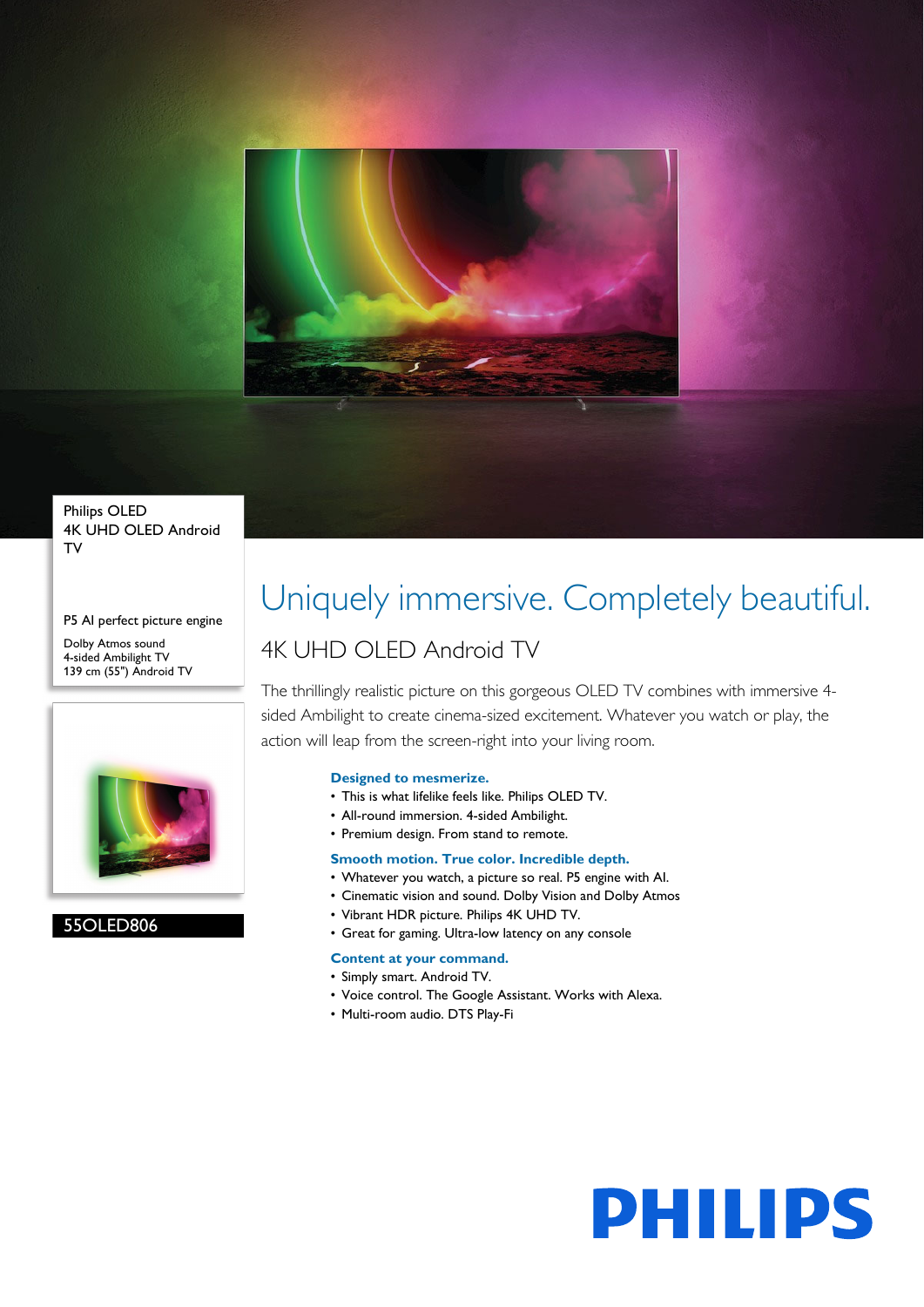### 4K UHD OLED Android TV P5 AI perfect picture engine Dolby Atmos sound, 4-sided Ambilight TV, 139 cm (55") Android TV

### 55OLED806/56

## **Highlights**

### **4-sided Ambilight**



With Philips 4-sided Ambilight, every moment feels closer. Intelligent LEDs around the edge of the TV respond to the on-screen action and emit an immersive glow that's simply captivating. Experience it once and wonder how you enjoyed TV without it.

### **P5 engine with AI**

Philips P5 processor with AI delivers a picture so real it feels like you could step right into it. A deep-learning AI algorithm processes images in a manner similar to the human brain. No matter what you're watching, you get lifelike detail and contrast, rich color, and smooth motion.

### **Philips OLED TV**



With a Philips OLED TV, you get a wider viewing angle and a uniquely lifelike picture. Blacks are deeper. Colors are truer. Details in shadows and highlights are precisely reproduced. All major HDR formats are supported. You'll feel the full power of every scene.

### **Dolby Vision + Dolby Atmos**



Support for Dolby's premium sound and video formats means the HDR content you watch will look-and sound-glorious. You'll enjoy a picture that reflects the director's original intentions and experience spacious sound with real clarity and depth.

### **Premium materials**



Every inch of this TV looks and feels premium. The ultra-thin metal bezel. The soft, textured leather-backed remote with backlit keys. Or the reversible two-tone metal feet-which you can fit to the TV either way around, depending on the tone you prefer.

### **Simply smart. Android TV**



Your Philips Android TV gives you the content you want-when you want it. You can customize the home screen to display your favorite apps, making it simple to start streaming the movies and shows you love. Or pick up where you left off.

### **HDMI 2.1 VRR and low latency**



Your Philips TV boasts the latest HDMI 2.1 connectivity and automatically switches to an ultra-low-latency setting when you start playing a game on your console. VRR and Freesync are supported for smooth fast-action gameplay. Ambilight's gaming mode brings the thrill right into the room.

### **DTS Play-Fi compatible**



With DTS Play-Fi on your Philips TV you can connect to compatible speakers in any room. Got wireless speakers in the kitchen? Listen to the movie while you make a snack or keep up with the sports commentary while you get everyone drinks.

### **AI voice control**



Push a button on the remote to talk to the Google Assistant. Control the TV or Google Assistant-compatible smart home devices with your voice. Or ask Alexa to control the TV via Alexa-enabled devices.







**MDolby** Vision Atmos androidty

MDA FreeSync Premium

**dts** Aplay-fr.